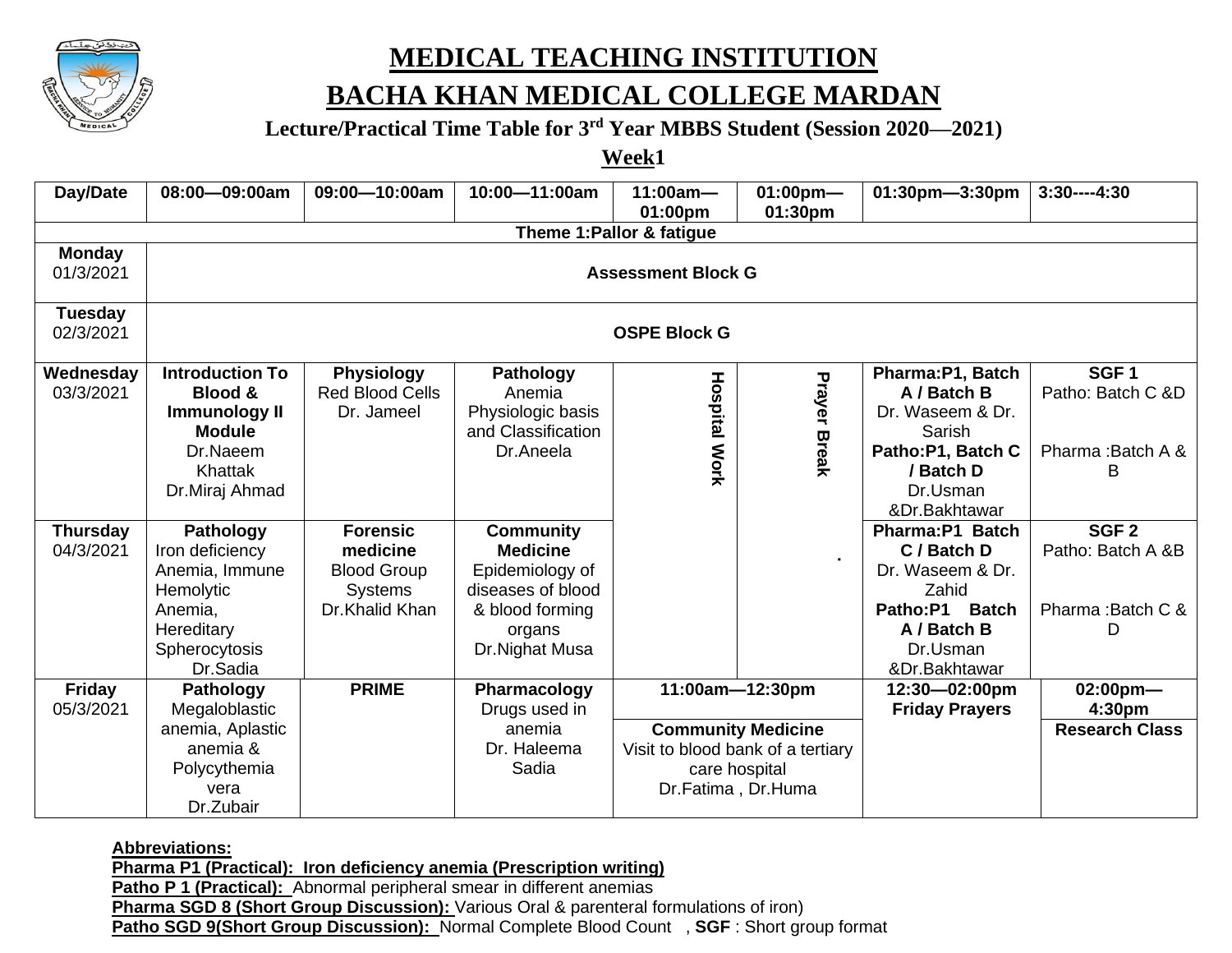

## **MEDICAL TEACHING INSTITUTION**

### **BACHA KHAN MEDICAL COLLEGE MARDAN**

**Lecture/Practical Time Table for 3rd Year MBBS Student (Session 2020—2021)**

**Week 2**

| Day/Date        | 08:00-09:00am                                                                               | 09:00-10:00am                                    | 10:00-11:00am                            | $11:00am -$<br>01:00pm | $01:00$ pm-<br>01:30pm       | $01:30$ pm-<br>3:30 <sub>pm</sub>        | 3:30pm --4:30pm                       |  |
|-----------------|---------------------------------------------------------------------------------------------|--------------------------------------------------|------------------------------------------|------------------------|------------------------------|------------------------------------------|---------------------------------------|--|
|                 |                                                                                             |                                                  |                                          |                        |                              |                                          |                                       |  |
| <b>Monday</b>   | Pathology                                                                                   | <b>Forensic</b>                                  | <b>Pathology</b>                         |                        |                              | Pharma:SGD1,<br><b>Batch A / Batch B</b> | DSL <sub>1</sub><br>Patho: Batch C &D |  |
| 08/03/2021      | Glucose-6-P-D<br>deficiency                                                                 | medicine                                         | Paroxysmal nocturnal<br>hemoglobinuria   |                        |                              | Dr. Waseem & Dr.                         |                                       |  |
|                 |                                                                                             | Forensic                                         |                                          |                        |                              | Sahrish                                  |                                       |  |
|                 | Dr.Mohtasim                                                                                 | Evidence                                         | Dr.Nazish                                |                        |                              | Patho:SGD1, Batch                        | Pharma: Batch A &                     |  |
|                 |                                                                                             | Dr.Zaheer                                        |                                          |                        |                              | C / Batch D                              | B                                     |  |
|                 |                                                                                             |                                                  |                                          |                        |                              | Dr.Usman &                               |                                       |  |
|                 |                                                                                             |                                                  |                                          |                        |                              | Dr.Bakhtawar                             |                                       |  |
| <b>Tuesday</b>  | Pathology                                                                                   | <b>Paediatrics</b>                               | <b>Medicine</b>                          |                        |                              | Pharma:SGD1                              | DSL <sub>2</sub>                      |  |
| 09/03/2021      | Thalassemia &                                                                               | Thalassemia                                      | Sickle Cell Anemia                       |                        |                              | <b>Batch C / Batch D</b>                 | Patho: Batch A &B                     |  |
|                 |                                                                                             |                                                  |                                          |                        |                              | Dr. Waseem & Dr.                         |                                       |  |
|                 | Sickle cell                                                                                 | Dr.Khalil Ahmad                                  | Dr.Shah Zeb                              |                        |                              | Zahid                                    |                                       |  |
|                 | Anemia<br>Dr.Sadia                                                                          |                                                  |                                          |                        |                              | Patho:SGD1 Batch                         | Pharma: Batch C &                     |  |
|                 |                                                                                             |                                                  |                                          |                        |                              | A / Batch B                              | D.                                    |  |
|                 |                                                                                             |                                                  |                                          |                        |                              | Dr.Usman &                               |                                       |  |
|                 |                                                                                             |                                                  |                                          |                        | Prayer                       | Dr.Bakhtawar                             |                                       |  |
|                 |                                                                                             | Theme 2:Fever                                    |                                          | <b>Hospital Work</b>   |                              | Theme 2:Fever                            |                                       |  |
| Wednesday       | <b>Physiology</b>                                                                           | Pathology                                        | <b>Forensic Medicine</b>                 |                        | <b>Break</b>                 | <b>Forensic</b>                          | SGF <sub>1</sub>                      |  |
| 10/03/2021      | WHITE BLOOD CELLS                                                                           | ACUTE &                                          | <b>Forensic Lab Procedures</b>           |                        |                              | Medicine:SGD1,                           | Patho: Batch C /                      |  |
|                 | Dr. Jameel                                                                                  | <b>CHRONIC</b>                                   | Dr.Abdullah                              |                        |                              | Batch A / Batch B                        | <b>Batch D</b>                        |  |
|                 |                                                                                             | <b>MYELOGENOUS</b>                               |                                          |                        |                              | Dr.Zaheer                                | DSL <sub>1</sub>                      |  |
|                 |                                                                                             | LEUKEMIA                                         |                                          |                        |                              | Patho:P2, Batch C /                      | <b>Forensic Medicine:,</b>            |  |
|                 |                                                                                             | Dr.Aneela                                        |                                          |                        |                              | <b>Batch D</b>                           | Batch A & Batch B                     |  |
|                 |                                                                                             |                                                  |                                          |                        |                              | Dr.Usman &<br>Dr.Bakhtawar               |                                       |  |
|                 |                                                                                             |                                                  |                                          |                        |                              | <b>Forensic</b>                          | SGF <sub>1</sub>                      |  |
| <b>Thursday</b> | Pathology                                                                                   | <b>Community</b>                                 | Pathology                                |                        |                              | Medicine:SGD1,                           |                                       |  |
| 11/03/2021      | <b>ACUTE &amp;</b>                                                                          | <b>Medicine</b>                                  | <b>LYMPHOID</b>                          |                        |                              | Batch C / Batch D                        | Patho: Batch A &                      |  |
|                 | <b>CHRONIC</b>                                                                              | Epidemiology of                                  | NEOPLASMS,                               |                        |                              | Dr.Shagufta                              | <b>Batch B</b>                        |  |
|                 | <b>LYMPHOCYTIC</b>                                                                          | blood born                                       | MYELODYSPLASTIC                          |                        |                              | Patho:P2, Batch A /                      | <b>DSL1</b>                           |  |
|                 | LEUKEMIA                                                                                    | diseases/                                        | SYNDROME (MDS)                           |                        |                              | <b>Batch B</b>                           | <b>Forensic Medicine:,</b>            |  |
|                 | Dr.Manzoor                                                                                  | infection                                        |                                          |                        |                              | Dr.Usman &                               | <b>Batch C &amp; Batch D</b>          |  |
|                 |                                                                                             | Dr.Nighat Musa                                   | Dr.Ayesha                                |                        |                              | Dr.Bakhtawar                             |                                       |  |
| Friday          |                                                                                             |                                                  |                                          | 11:00am-12:00pm        |                              | 02:00pm-4:30pm                           |                                       |  |
| 12/03/2021      | <b>Medicine</b><br>Myeloproliferative                                                       | Pathology<br>Immunity, Humeral<br>immunity, Cell | <b>CommunityMedicine</b><br>Immunization |                        | Pathology                    | 12:00-02:00pm<br><b>Friday Prayers</b>   | <b>Research Class</b>                 |  |
|                 |                                                                                             |                                                  |                                          |                        | Auto immune diseases         |                                          |                                       |  |
|                 |                                                                                             |                                                  |                                          |                        | , immunodefeciency diseases, |                                          |                                       |  |
|                 | Disorders (MPN)                                                                             | <b>Mediated</b>                                  | Dr. Shahana Nisar                        |                        | <b>Complement</b>            |                                          |                                       |  |
|                 | Dr. Hamidullah                                                                              | <b>Immunity</b>                                  |                                          |                        | Dr.Mashal                    |                                          |                                       |  |
|                 |                                                                                             | Dr.Zainab                                        |                                          |                        |                              |                                          |                                       |  |
|                 | <b>Abbreviations:</b>                                                                       |                                                  |                                          |                        |                              |                                          |                                       |  |
|                 | Forensic med SGD1 (Short Group Discussion): Microscopic examination of animal & human blood |                                                  |                                          |                        |                              |                                          |                                       |  |

**Patho P2 (Practical):** Normal White cell smear

**Forensic med SGD1** Examination of blood stain under UV light, **Forensic med P1** (Practical): Different pattern of stain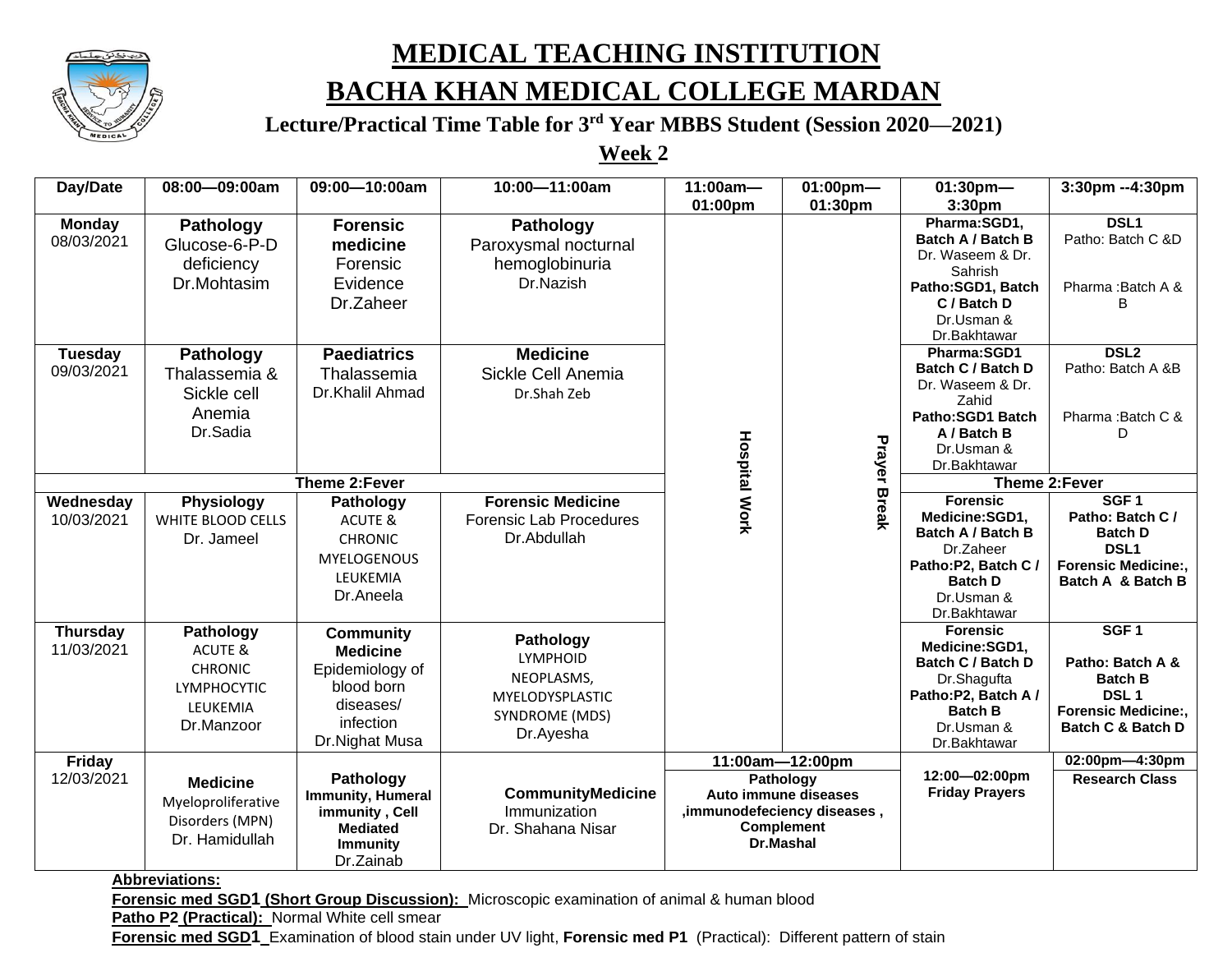

# **MEDICAL TEACHING INSTITUTION BACHA KHAN MEDICAL COLLEGE MARDAN**

**Lecture/Practical Time Table for 3rd Year MBBS Student (Session 2020—2021) (Week 3)**

| Day/Date                      | 08:00-09:00am                                                                                               | 09:00-10:00am                                                                        | 10:00-11:00am                                                            | $11:00am -$<br>01:00pm                                                                                                   | $01:00$ pm-<br>01:30pm | 01:30pm-3:30pm                                                                                                                                       | 3:30pm --4:30pm                                                                                 |
|-------------------------------|-------------------------------------------------------------------------------------------------------------|--------------------------------------------------------------------------------------|--------------------------------------------------------------------------|--------------------------------------------------------------------------------------------------------------------------|------------------------|------------------------------------------------------------------------------------------------------------------------------------------------------|-------------------------------------------------------------------------------------------------|
| <b>Monday</b><br>15/03/2021   | Pathology<br>Plasma cell<br>disorders,<br>Hodgkin's & Non<br>Hodgkin's<br>lymphoma<br>Dr.Ayesha             | <b>Community Medicine</b><br>Visit to BHU/ EPI center<br>Dr.Miraj Ahmad & Dr.Ishtiaq |                                                                          |                                                                                                                          |                        | <b>Forensic</b><br>Medicine:SGD2,<br><b>Batch A &amp; Batch B</b><br>Dr. Khalid<br>Patho 3:, Batch C<br><b>Batch D</b><br>Dr.Usman &<br>Dr.Bakhtawar | SGF <sub>2</sub><br>Pathology<br>Batch A & B<br>SGF <sub>1</sub><br>Pharmacology<br>Batch C & D |
| <b>Tuesday</b><br>16/03/2021  | Pathology<br><b>ANTIBODIES</b><br>ALLERGY &<br>HYPERSENSITIVITY<br><b>IMMUNE TOLERANCE</b><br>Dr.Zahir Shah | Pharmacology<br>Immune modulator<br>drugs<br>Dr. Halima Sadia                        | <b>PRIME</b>                                                             |                                                                                                                          | <b>Prayer Break</b>    | <b>Forensic</b><br>Medicine:SGD2,<br>Batch C / Batch D<br>Dr. Abdullah<br>Patho:SGD 3 Batch<br>A /Batch B<br>Dr.Usman &<br>Dr.Bakhtawar              | SGF <sub>2</sub><br>Pathology<br>Batch C & D<br>SGF <sub>1</sub><br>Pharmacology<br>Batch A & B |
| <b>Theme: 3 Bleeding</b>      |                                                                                                             |                                                                                      |                                                                          |                                                                                                                          | Theme: 3 Bleeding      |                                                                                                                                                      |                                                                                                 |
| Wednesday<br>17/03/2021       | Physiology<br><b>Platelets</b><br>Dr. Jameel                                                                | <b>PRIME</b>                                                                         | Pathology<br>Thrombocytopenia<br>& VonWillebrand<br>disease<br>Dr.Nazish | <b>Hospital Work</b>                                                                                                     |                        | <b>Forensic</b><br>medicine: P2, Batch<br>C / Batch D<br>Dr.Abdullah<br>Patho:SGD 3 Batch<br>A Batch B<br>Dr.Usman &<br>Dr.Bakhtawar                 | SGF <sub>3</sub><br>Pathology<br>Batch A & B<br>SGF <sub>2</sub><br>Pharmacology<br>Batch C & D |
| <b>Thursday</b><br>18/03/2021 | Pathology<br>Hemophilia<br>Dr.Zubair                                                                        | Pharmacology<br>Drug Treatment of<br>Hemophilia<br>Dr. Shah M Jadoon                 | <b>Forensic Medicine</b><br><b>Blood Stains</b><br>Dr.Shagufta           |                                                                                                                          |                        | Patho:P 3, Batch C<br>& Batch D<br>Dr.Usman &<br>Dr.Bakhtawar<br><b>Forensic</b><br>medicine: P2, Batch<br>A/Batch B<br>Dr. zaheer                   | SGF <sub>3</sub><br>Pathology<br>Batch C & D<br>SGF <sub>2</sub><br>Pharmacology<br>Batch A & B |
| Friday                        | Pathology                                                                                                   | Pharmacology                                                                         | <b>Medicine</b>                                                          | 11:00am-12:00pm<br><b>Forensic Medicine</b><br>Collection & Preservation of<br><b>Biological Material</b><br>Dr.Shagufta |                        |                                                                                                                                                      | 02:00pm-4:30pm                                                                                  |
| 19/03/2021                    | <b>Disseminated</b><br>Intravascular<br>Coagulation<br>Dr.Manzoor                                           | Anti-Plasmin<br>(Antifibrinolytic)<br>drugs<br>Dr. Shah M Jadoon                     | Platelets(ITP)<br>Immune<br>Thrombocytopenia<br>Dr.Murad                 |                                                                                                                          |                        | 12:00-02:00pm<br><b>Friday Prayers</b>                                                                                                               | <b>Research Class</b>                                                                           |

**Abbreviations:**

**PathoP 3 : Caogulation** Tests (Interpret Prothrombin time and Activated Partial Thromboplastin Time

**PathoP 3** : Caogulation Tests (Interpret Bleeding time and Clotting Time Patho:SGD 3 Caogulation Tests (Interpret Prothrombin time and Activated Partial

Thromboplastin Time **, Patho:SGD 3 Caogulation Tests (Interpret Bleeding time and Clotting Time**